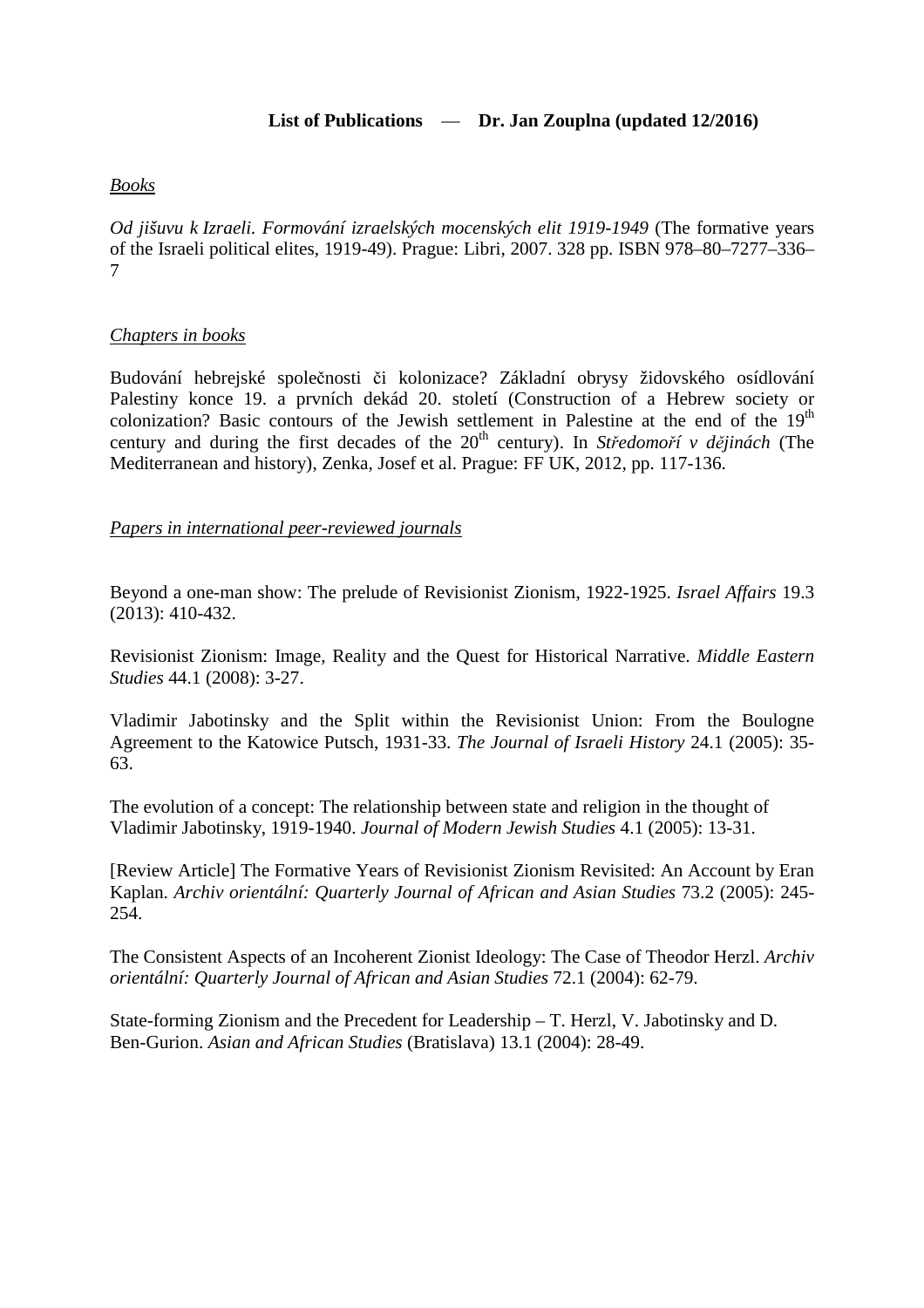# *Papers in other scholarly journals*

Sinusoida francouzsko-izraelských vztahů, 1946-1967 (Like a sinusoid: The Franco-Israeli relations, 1946-67). *Nový Orient* 70.3 (2015): 8-24.

Metamorfózy izraelské pravice: Od Revizionistické unie po vznik Gachalu, 1925-1965 (Metamorphoses of the Israeli right: From the Revisionist Union to the constitution of the Gahal, 1925-1965). *Nový Orient* 69.1 (2014): 29-41.

Politický vývoj v Izraeli před šestidenní válkou v roce 1967 (Israeli domestic politics prior to the Six-Day-War of 1967). *Historický obzor* 20.5/6 (2009): 114-128.

Alternativy židovského nacionalismu v první polovině 20. století: případ Bundu (The alternatives of Jewish nationalism in the first half of the  $20<sup>th</sup>$  century: The case of the Bund). *Nový Orient* 64.3 (2009): 33-37.

"Etnická revoluce" v izraelské společnosti v letech 1977-1992 ("Ethnic revolution" in the Israeli society of the 1970s and 1980s). *Nový Orient* 63.3 (2008): 2-6.

Dějiny islámského světa ve 20. století (History of the Islamic world: the 20th century) [a review article of the Czech translation of Modern History of the Islamic World by Reinhard Schulze] *Nový Orient* 62.2 (2007): 56-58.

Vnitropolitická krize židovské komunity během Palestinské války 1948-1949 (The internal political strife within the Jewish community during the 1948 Palestine War). *Nový Orient*  61.2 (2006): 18-21.

Theodor Herzl a stát Židů (Theodor Herzl and the Jews' state). *Historický obzor* 15.1 (I-II) (2004): 14-27.

Izraelská druhá republika: postoj izraelské veřejnosti k tradičnímu judaismu po r. 1977 (Israeli second republic: The attitude of the Israeli public towards traditional Judaism after 1977). *Nový Orient* 59.3 (2004): 5-9.

## *Reviews (in English)*

Shindler, Colin. The Rise of the Israeli Right: From Odessa to Hebron. *The Journal of Israeli History* 35.2 (2016): 248-251.

Dieckhoff, Alain (ed.) Routledge Handbook of Modern Israel. *Archiv orientální: Journal of African and Asian Studies* 81.2 (2013): 363-366.

Smith, Simon C. Ending Empire in the Middle East. Britain, the United States and post-war decolonization, 1945-1973. *Archiv orientální: Journal of African and Asian Studies* 81.2 (2013): 366-370.